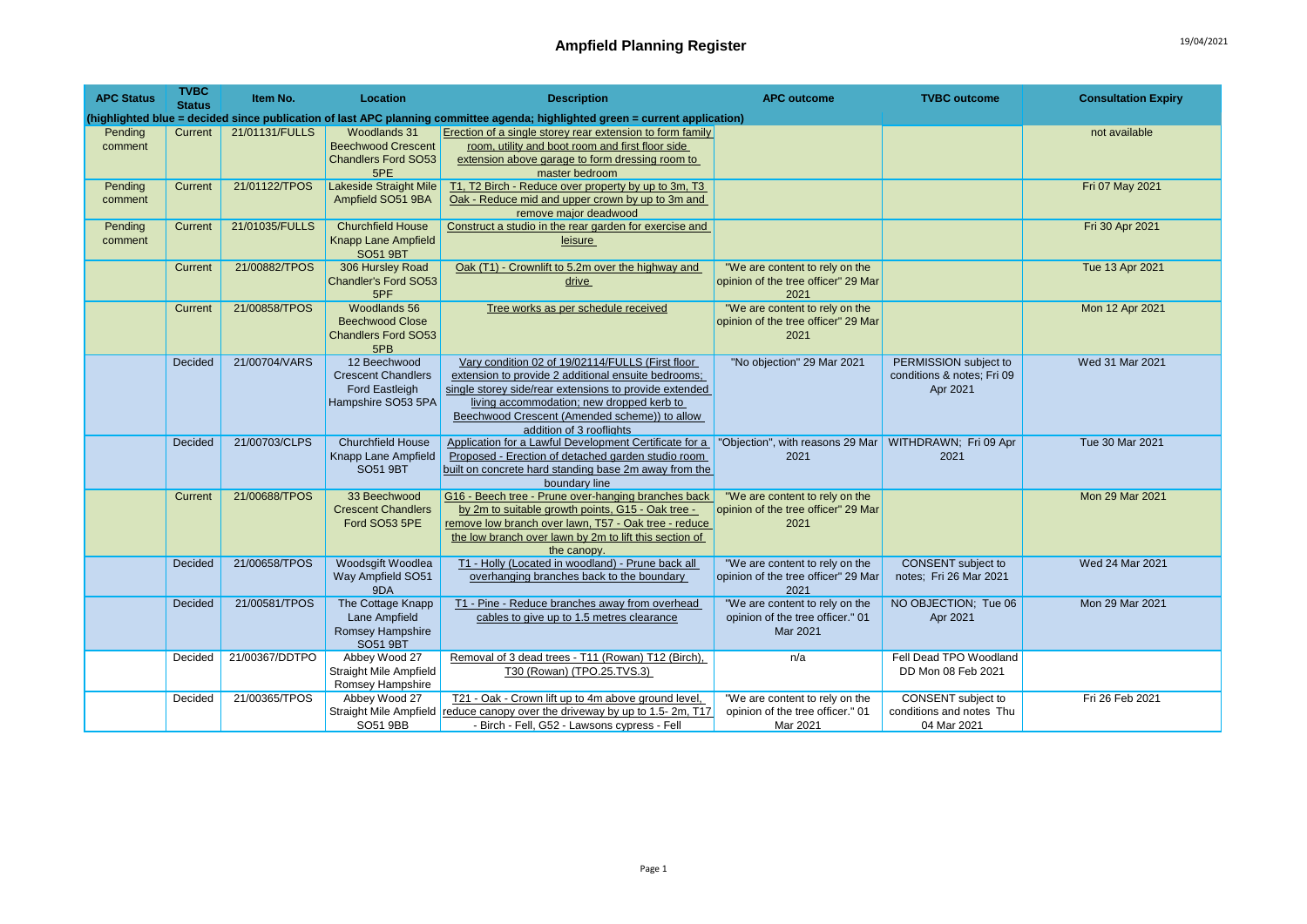| <b>APC Status</b>       | <b>TVBC</b><br><b>Status</b> | Item No.       | <b>Location</b>                                                           | <b>Description</b>                                                                                                                                                          | <b>APC outcome</b>                                                                                                                                                | <b>TVBC</b> outcome                                                  | <b>Consultation Expiry</b> |
|-------------------------|------------------------------|----------------|---------------------------------------------------------------------------|-----------------------------------------------------------------------------------------------------------------------------------------------------------------------------|-------------------------------------------------------------------------------------------------------------------------------------------------------------------|----------------------------------------------------------------------|----------------------------|
|                         | Decided                      | 21/00310/FULLS | 40 Beechwood<br>Crescent, Chandlers<br>Ford, Eastleigh,<br>Hampshire      | Erection of timber outbuilding to be used as home<br>office / summer house                                                                                                  | "Comment: This is a substantial<br>building of imposing height, and<br>we question whether it could be<br>used as a summer house without<br>windows." 01 Feb 2021 | PERMISSION subject to<br>conditions & notes; Tue 30<br>Mar 2021      | Mon 22 Feb 2021            |
|                         | Decided                      | 21/00157/TPOS  | Knottsberry Wood<br><b>Straight Mile Ampfield</b><br>Romsey Hampshire     | T1 - Willow - Fell, T2 - Oak Left - Crown lift by up to 4m<br>above ground level, T3 - Oak right - Crown lift by up to<br>4m above ground level reduce branches by up to 2m | "We are content to rely on the<br>opinion of the tree officer." 01<br>Feb 2021                                                                                    | CONSENT subject to<br>conditions and notes Tue<br>16 Feb 2021        | Mon 08 Feb 2021            |
|                         | Decided                      | 21/00150/TPOS  | Pinelands Ridge 43<br>Hook Road Ampfield<br>SO51 9DB                      | T46 - Corsican Pine - Fell                                                                                                                                                  | "We are content to rely on the<br>opinion of the tree officer." 01<br>Feb 2021                                                                                    | CONSENT subject to<br>conditions and notes Mon<br>01 Mar 2021        | Mon 08 Feb 2021            |
|                         | Decided                      | 21/00093/TPOS  | 22 Baddesley Road<br><b>Chandlers Ford</b><br>Eastleigh Hampshire         | T1 - Beech - Fell                                                                                                                                                           | "We are content to rely on the<br>opinion of the tree officer." 01<br>Feb 2021                                                                                    | CONSENT subject to<br>conditions and notes Tue<br>16 Feb 2021        | Tue 02 Feb 2021            |
|                         | Decided                      | 20/03276/TPOS  | <b>Lakewood Straight</b><br>Mile Ampfield Romsey<br>Hampshire SO51 9BA    | T1- Birch - Fell, T2 - Ash - Fell, T3 - Ash - Fell, T4 -<br>Birch - Fell, T5 - Birch - Fell                                                                                 | "We are content to rely on the<br>opinion of the tree officer" 04 Jan<br>2020. Note: this comment was                                                             | CONSENT subject to<br>conditions and notes Wed<br>10 Feb 2021        | Wed 06 Jan 2021            |
|                         | Decided                      | 20/03272/TPOS  | 10 Hocombe Wood<br>Road Chandlers Ford<br>SO53 5PP                        | T1 - Silver Birch - Crown raise to 5 metres, reduce<br>lower branch by 3 metres, reduce height by 2 metres,<br>reduce remaining canopy by up to 2 metres and                | "We are content to rely on the<br>opinion of the tree officer" 04 Jan<br>2020                                                                                     | CONSENT subject to<br>conditions and notes Wed<br>27 Jan 2021        | Mon 25 Jan 2021            |
| Comment not<br>required | Decided                      | 20/03264/DDTPO | Land At Ganger<br>Wood, Straight Mile,<br>Ampfield, Hampshire             | Fell 2 x heaved trees overhanging Knottsberry Wood -<br>1 Birch and 1 Willow 24.12.2020 (TPO.25.TVS.3 - W2)                                                                 | n/a                                                                                                                                                               | Fallen TPO Woodland DD<br>Thu 24 Dec 2020                            |                            |
|                         | Decided                      | 20/03241/CLPS  | 344 Hursley Road<br>Chandler's Ford SO53<br>5PL                           | Application for a Lawful Development Certificate for a<br>Proposed single storey side extension to existing<br>dwelling                                                     | "No Comment" 04 Jan 2021                                                                                                                                          | <b>ISSUE CERTIFICATE Tue</b><br>26 Jan 2021                          | Thu 14 Jan 2021            |
|                         | Decided                      | 20/03202/TREES | 181 Knapp Lane<br>Ampfield Romsey<br>Hampshire SO51 9BT                   | T1 - Birch - Dismantle in sections to ground level, T2 -<br>Willow - dismantle in sections to ground level, T3 -<br>Apple - dismantle in sections to ground level           | "We are content to rely on the<br>opinion of the tree officer" 04 Jan<br>2020                                                                                     | NO OBJECTION refer to<br>informatives, Mon 25 Jan<br>2021            | Thu 07 Jan 2021            |
|                         | Decided                      | 20/03188/FULLS | Winghams Barn<br>Cottage Winghams<br>Lane Ampfield SO51                   | Erect single storey side extension to provide additional<br>ground floor space                                                                                              | "No Comment" 04 Jan 2021                                                                                                                                          | PERMISSION subject to<br>conditions & notes Wed 10<br>Feb 2021       | Tue 19 Jan 2021            |
|                         | Decided                      | 20/03064/TPOS  | Cafe Binghams<br>Winchester Road<br>Ampfield Romsey<br>Hampshire SO51 9BQ | T1 - Ash - Reduce lowest lateral limbs over car park by<br>up to 3m                                                                                                         | "We are content to rely on the<br>opinion of the tree officer" 04 Jan<br>2020                                                                                     | <b>CONSENT</b> subject to<br>conditions and notes Thu<br>21 Jan 2021 | Mon 04 Jan 2021            |
|                         | Decided                      | 20/03063/TPOS  | Woodsgift Woodlea<br>Way Ampfield SO51<br>9DA                             | G1 - 4 x Western Red Cedar - Crown lift up to 4m<br>above ground level                                                                                                      | "We are content to rely on the<br>opinion of the tree officer" 04 Jan<br>2020                                                                                     | CONSENT subject to<br>conditions and notes Wed<br>20 Jan 2021        | Mon 04 Jan 2021            |
|                         | Decided                      | 20/03058/TREES | Cafe Binghams<br>Winchester Road<br>Ampfield Romsey<br>Hampshire SO51 9BQ | G1 - Ash x 2 - Crown lift to 5m reduce lateral limbs to<br>give 5m clearance from property                                                                                  | "We are content to rely on the<br>opinion of the tree officer" 04 Jan<br>2020                                                                                     | NO OBJECTION Tue 19<br>Jan 2021                                      | Mon 04 Jan 2021            |
|                         | Decided                      | 20/03034/FULLS | 306 Hursley Road<br><b>Chandlers Ford</b><br>Eastleigh Hampshire          | Erect of single storey extension to front of garage,<br>convert the internal space to kitchen, add two roof<br>windows for natural light and change garage door into        | "No Comment" 04 Jan 2021                                                                                                                                          | PERMISSION subject to<br>conditions & notes Fri 29<br>Jan 2021       | Wed 20 Jan 2021            |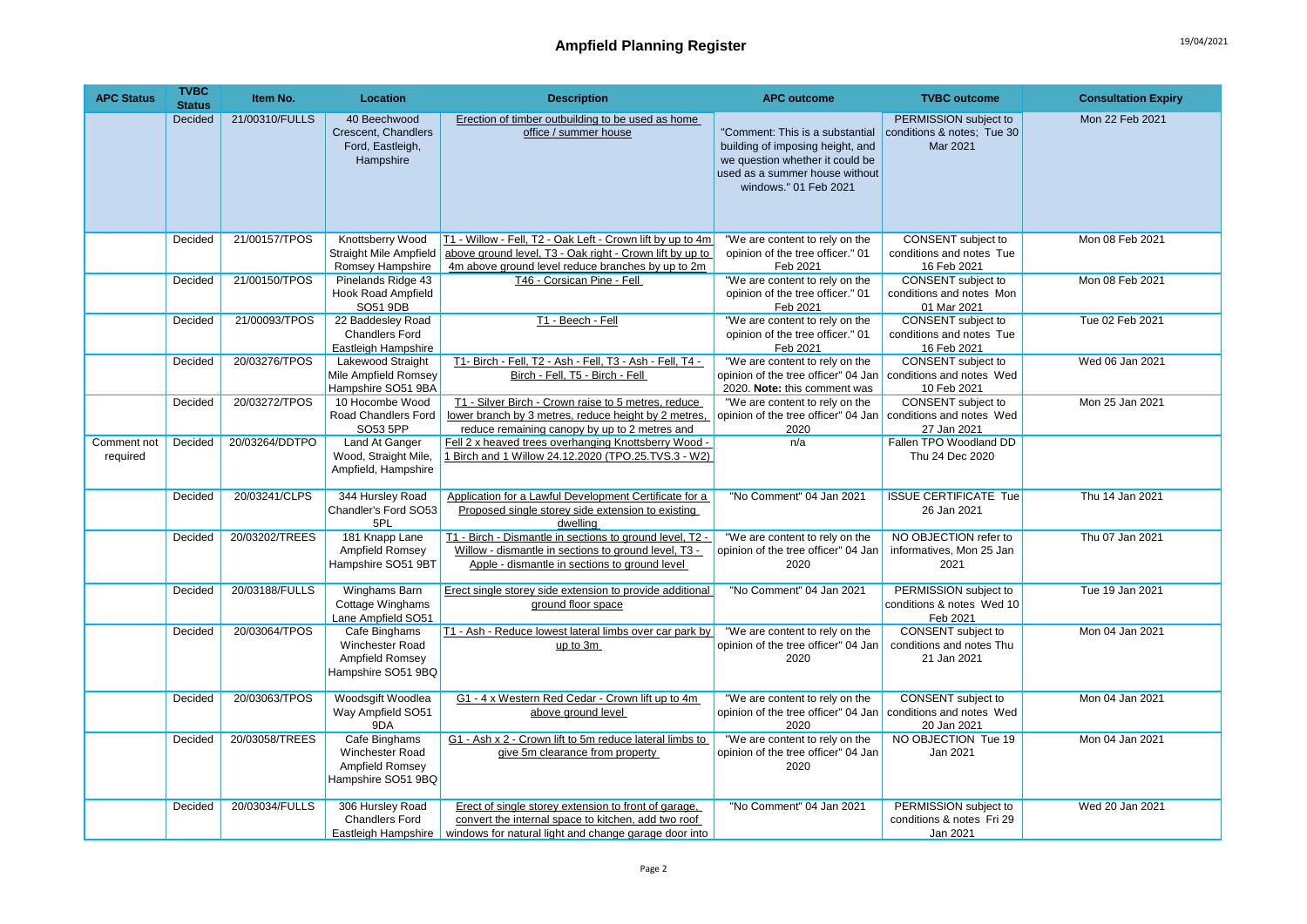| <b>APC Status</b> | <b>TVBC</b><br><b>Status</b> | Item No.       | <b>Location</b>                                                                                                                                    | <b>Description</b>                                                                                                                                                                                            | <b>APC outcome</b>                                                             | <b>TVBC</b> outcome                                             | <b>Consultation Expiry</b> |
|-------------------|------------------------------|----------------|----------------------------------------------------------------------------------------------------------------------------------------------------|---------------------------------------------------------------------------------------------------------------------------------------------------------------------------------------------------------------|--------------------------------------------------------------------------------|-----------------------------------------------------------------|----------------------------|
|                   | Decided                      | 20/02991/FULLS | 6 Beechwood<br><b>Crescent Chandlers</b><br>Ford Eastleigh                                                                                         | Replacement of fence to front/sides with 2 metre high<br>wall/railings and entrance gates (retrospective)                                                                                                     | "No Objection" 04 Jan 2021                                                     | PERMISSION subject to<br>conditions & notes Thu 18<br>Feb 2021  | Thu 21 Jan 2021            |
|                   | Decided                      | 20/02976/TPOS  | Woodlands 31<br><b>Beechwood Crescent</b><br>Chandlers Ford SO53<br>5PE                                                                            | T1 Oak - Reduce long low limb by 2.5m over patio and<br>remove internal epicormic growth                                                                                                                      | "We are content to rely on the<br>opinion of the tree officer." 30<br>Nov 2020 | CONSENT subject to<br>conditions and notes Thu<br>21 Jan 2021   | Fri 18 Dec 2020            |
|                   | Decided                      | 20/02969/FULLS | Amberwood Jermyns<br>Lane Ampfield<br>Romsey Hampshire<br>SO51 0QA                                                                                 | Single storey front and rear extensions to provide<br>extended living accommodation                                                                                                                           | "No Objection", 30 Nov 2020                                                    | PERMISSION subject to<br>conditions & notes Tue 19<br>Jan 2021  | Fri 18 Dec 2020            |
|                   | Decided                      | 20/02932/FULLS | 41 Hook Road<br>Ampfield SO51 9DB                                                                                                                  | Two storey rear extension and addition of first floor to<br>existing bungalow to form re-configured living<br>accommodation with two additional bedrooms including<br>construction of replacement outbuilding | "No Objection", 30 Nov 2020                                                    | WITHDRAWN Thu 07 Jan<br>2021                                    | Fri 01 Jan 2021            |
|                   | Decided                      | 20/02917/FULLS | Rose Cottage 178<br>Knapp Lane Ampfield<br>SO51 9BT                                                                                                | Erection of carport adjacent to house over existing<br>driveway                                                                                                                                               | "No Objection", 30 Nov 2020                                                    | PERMISSION subject to<br>conditions & notes Mon 18<br>Jan 2021  | tbc                        |
|                   | Decided                      | 20/02916/FULLS | Former North Hill<br>Sawmill Yard Sawmill<br><b>Yard Baddesley Road</b><br><b>Flexford North</b><br>Baddesley<br>Southampton<br>Hampshire SO52 9BH | Construction of new access road and junction,<br>including repositioning of existing bus stop, associated<br>landscaping, lighting & stopping up of existing access                                           | "No Objection", 30 Nov 2020 &<br>01 Mar 2021                                   | PERMISSION subject to<br>conditions & notes; Tue 30<br>Mar 2021 | Tue 23 Feb 2021            |
|                   | Decided                      | 20/02912/TPOS  | <b>Tree Tops Jermyns</b><br>Lane Ampfield<br>Romsey Hampshire<br>SO51 0QA                                                                          | T1 Beech - Fell T2 Beech - Remove up to 6 meters to<br>rebalance                                                                                                                                              | "We are content to rely on the<br>opinion of the tree officer." 30<br>Nov 2020 | CONSENT subject to<br>conditions and notes Wed<br>20 Jan 2021   | Fri 11 Dec 2020            |
|                   | Decided                      | 20/02859/TPOS  | Evergreens Hook<br><b>Crescent Ampfield</b><br>SO51 9DE                                                                                            | T1 - Oak - Reduce branches to nearest growth points<br>along side of house by up to 1.5m                                                                                                                      | "We are content to rely on the<br>opinion of the tree officer." 30<br>Nov 2020 | CONSENT subject to<br>conditions and notes Wed<br>20 Jan 2021   | Tue 08 Dec 2020            |
|                   | Decided                      | 20/02853/FULLS | High Acre Pound<br>Lane Ampfield SO51<br>9BP                                                                                                       | Erection of new dwelling adjacent to High Acre                                                                                                                                                                | "Objection" 01 Mar 2021                                                        | WITHDRAWN; Fri 16 Apr<br>2021                                   | tbc                        |
|                   | Decided                      | 20/02789/FULLS | The Oaks 19 Straight<br>Mile Ampfield SO51<br>9BB                                                                                                  | Erection of car port                                                                                                                                                                                          | "No objection", 16 Nov 2020                                                    | PERMISSION subject to<br>conditions & notes Wed 16<br>Dec 2020  | Fri 04 Dec 2020            |
|                   | Decided                      | 20/02734/CLPS  | Winghams Barn<br>Cottage Winghams<br>Lane Ampfield<br>Romsey Hampshire<br>SO51 9BE                                                                 | Certificate of proposed lawful development for a single<br>storey side extension                                                                                                                              | "No Comment", 16 Nov 2020                                                      | WITHDRAWN Wed 16<br>Dec 2020                                    | Tue 01 Dec 2020            |
|                   | Decided                      | 20/02722/FULLS | 36 Hocombe Wood<br>Road Chandlers Ford<br>SO53 5PP                                                                                                 | Two storey side extension following removal of existing<br>conservatory                                                                                                                                       | "No Objection" 04 Jan 2021                                                     | WITHDRAWN Mon 08<br>Feb 2021                                    | Fri 22 Jan 2021            |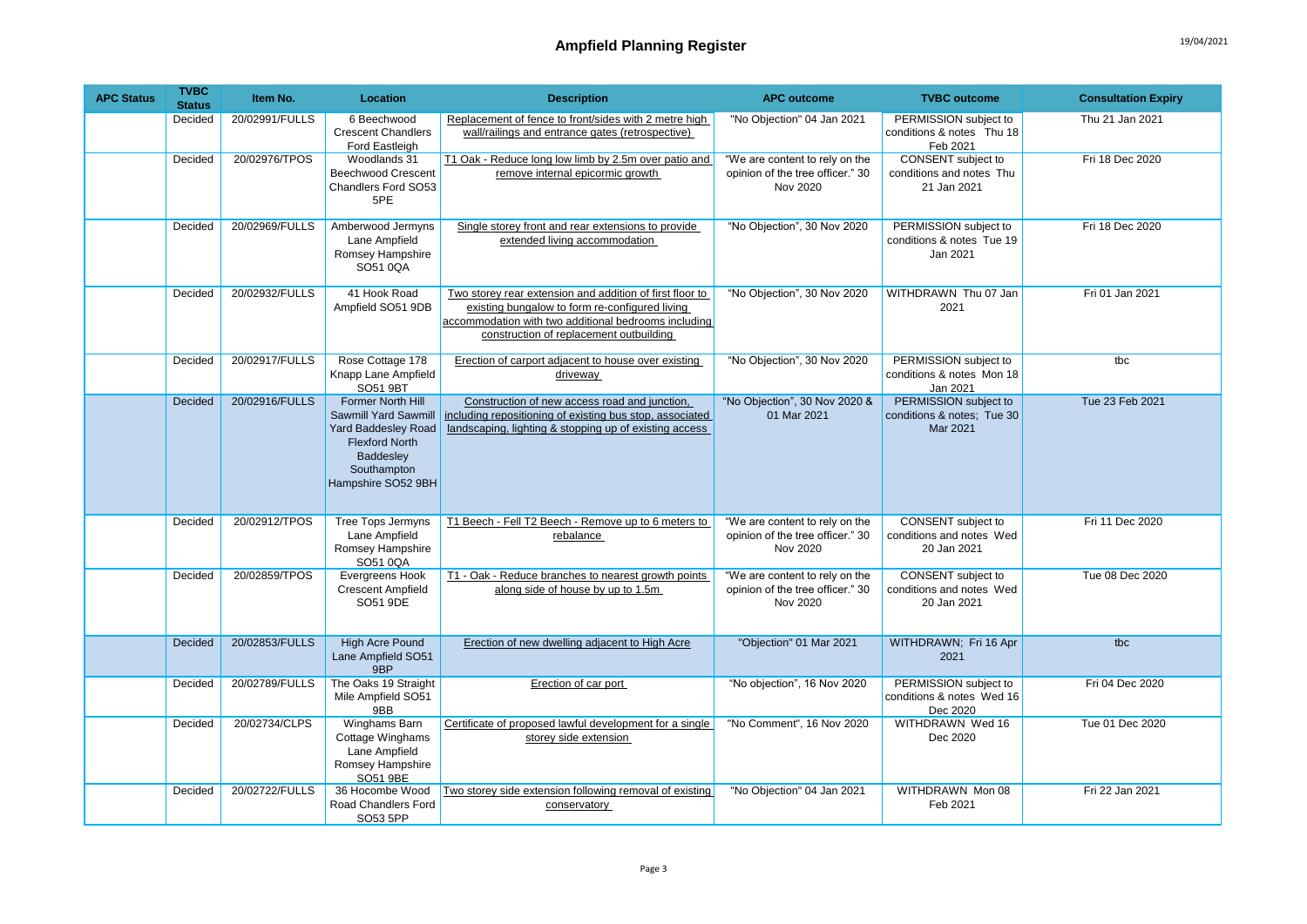| <b>APC Status</b> | <b>TVBC</b><br><b>Status</b> | Item No.       | <b>Location</b>                                                                                                                       | <b>Description</b>                                                                                                                                                                                                      | <b>APC outcome</b>                                                                                                                                                            | <b>TVBC</b> outcome                                                  | <b>Consultation Expiry</b>                            |
|-------------------|------------------------------|----------------|---------------------------------------------------------------------------------------------------------------------------------------|-------------------------------------------------------------------------------------------------------------------------------------------------------------------------------------------------------------------------|-------------------------------------------------------------------------------------------------------------------------------------------------------------------------------|----------------------------------------------------------------------|-------------------------------------------------------|
|                   | Decided                      | 20/02726/FULLS | <b>Keats Restaurant</b><br><b>Winchester Road</b><br>Ampfield Romsey<br>Hampshire SO51 9BQ                                            | Change of use for first floor from offices to small retail<br>area and erection of new external fire escape from first will be allocated for the proposed conditions & notes Wed 23<br>floor                            | "We trust that sufficient parking<br>retail area." 16 Nov 2020                                                                                                                | PERMISSION subject to<br>Dec 2020                                    | Mon 30 Nov 2020                                       |
|                   | Decided                      | 20/02692/FULLS | Abbey Wood 27<br><b>Straight Mile Ampfield</b><br>SO51 9BB                                                                            | Erection of two storey porch/entrance hall, two storey<br>side and rear extension, single storey rear extension<br>with balcony over, and replace dormer                                                                | "No Objection; We wish to see<br>that the trees on the site are<br>protected from damage which<br>could arise from the proposal<br>and any construction work." 30<br>Nov 2020 | PERMISSION subject to<br>conditions & notes Fri 18<br>Dec 2020       | Tue 01 Dec 2020                                       |
|                   | Decided                      | 20/02594/FULLS | 25 Flexford Close,<br>Chandlers Ford, SO53<br>5RY                                                                                     | Conversion of garage to habitable accommodation,<br>removal of garage door and insertion of window with bi-<br>fold doors to rear elevation                                                                             | "No objection", 16 Nov 2020                                                                                                                                                   | PERMISSION subject to<br>conditions & notes Mon 14<br>Dec 2020       | Standard Consultation Expiry date:13<br>November 2020 |
|                   | Decided                      | 20/02430/TPOS  | 42 Baddesley Road<br>Chandlers Ford SO53<br>5NH                                                                                       | T30 - Norway Spruce - Fell, T31 - Douglas Fir - Fell                                                                                                                                                                    | "Comment - We are content to<br>rely on the opinion of the tree<br>officer." 19 Oct 2020                                                                                      | CONSENT subject to<br>conditions and notes Wed<br>23 Dec 2020        | Standard Consultation Expiry date<br>Tue 27 Oct 2020  |
|                   | Decided                      | 20/02421/TPOS  | <b>Birchwood Hook</b><br><b>Crescent Ampfield</b><br>Romsey Hampshire<br>SO51 9DE                                                     | Pine tree - fell due to dead and decaying branches<br>Cypress trees x2 - remove all dead and decayed<br>branches                                                                                                        | "Comment - We are content to<br>rely on the opinion of the tree<br>officer." 19 Oct 2020                                                                                      | <b>CONSENT</b> subject to<br>conditions and notes Wed<br>23 Dec 2020 | Standard Consultation Expiry date<br>Tue 27 Oct 2020  |
|                   | Decided                      | 20/02392/FULLS | Cloud End Ampfield<br>Hill Ampfield SO51<br>9BD                                                                                       | Single storey rear extension, to provide additional living<br>space, and timber frame canopy to front elevation,<br>replace roof tiles, render existing external walls above<br>plinth level, and replace hanging tiles | Comment: "No objection";<br>Meeting of 19 Oct 2020                                                                                                                            | PERMISSION subject to<br>conditions & notes Thu 14<br>Jan 2021       | Standard Consultation Expiry date<br>Tue 27 Oct 2020  |
|                   | Decided                      | 20/02213/LBWS  | Monks Barn Knapp<br>Lane Ampfield SO51<br>9BT                                                                                         | - Alterations to insert a French door, change a glazed<br>screen to bi-fold doors, change a door to a window and<br>relocate the ground floor toilet                                                                    | "No Objection", 21 Sept 2020                                                                                                                                                  | <b>CONSENT</b> subject to<br>conditions and notes Thu<br>03 Dec 2020 | Consultation dates not available                      |
|                   | Decided                      | 20/02212/FULLS | Monks Barn Knapp<br>Lane Ampfield SO51<br>9BT                                                                                         | Alterations to insert a French door, change a glazed<br>screen to bi-fold doors, change a door to a window and<br>relocate the ground floor toilet                                                                      | "No Objection", 21 Sept 2020                                                                                                                                                  | PERMISSION subject to<br>conditions & notes Thu 03<br>Dec 2020       | Standard Consultation Expiry: Fri 02<br>Oct 2020      |
|                   | Decided                      | 20/02184/FULLS | Pinewood Lodge<br>Green Lane Ampfield<br>Romsey Hampshire<br>SO51 9BN                                                                 | - Erection of single storey annexe                                                                                                                                                                                      | Comment: "objection", Meeting<br>19 Oct 2020                                                                                                                                  | REFUSE Wed 25 Nov<br>2020                                            | Standard Consultation Expiry Fri 23<br>Oct 2020       |
|                   | Decided                      | 20/01631/FULLS | Land At Sleepy Hollow<br>Farm Ampfield Hill<br>Ampfield Romsey<br>Hampshire SO51 9BD                                                  | Erection of office building (Use Class B1)                                                                                                                                                                              | Comment: "Objection", Meeting<br>of 10 Aug 2020                                                                                                                               | REFUSE Fri 15 Jan 2021                                               | Standard Consultation Expiry, Thu 13<br>Aug 2020      |
|                   | Decided                      | 20/00488/RESS  | Former North Hill<br>Sawmill Yard<br><b>Baddesley Road</b><br><b>Flexford North</b><br>Baddesley<br>Southampton<br>Hampshire SO52 9BH | Approval of details for appearance, landscaping, and<br>layout of pursuant of a care village pursuant to outline<br>planning permission 17/01615/OUTS                                                                   | No objection - Meeting of 16<br>March 2020                                                                                                                                    | APPROVAL subject to<br>conditions and notes Wed<br>23 Dec 2020       | Standard Consultation expiry: Tue 24<br>Mar 2020      |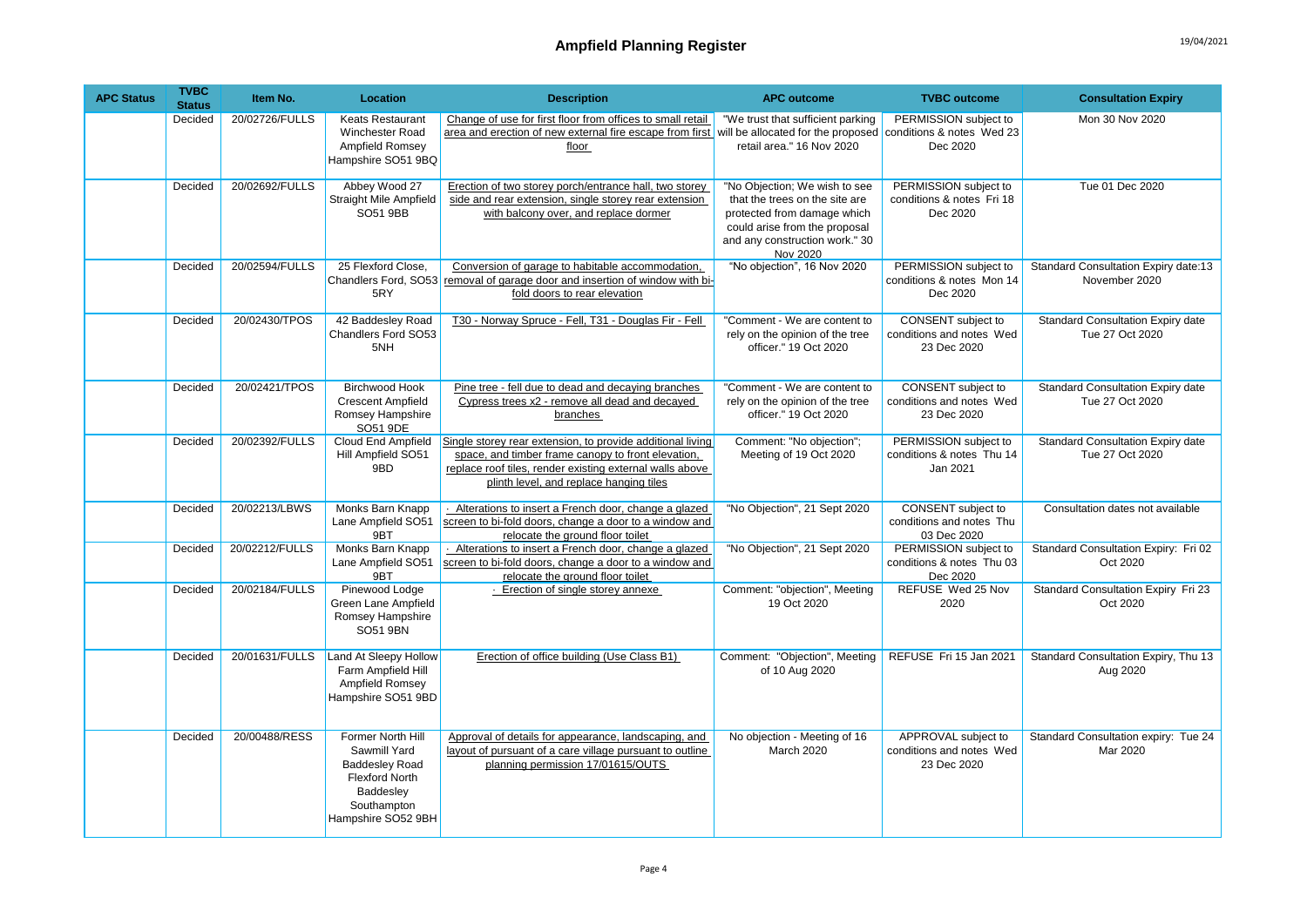| <b>APC Status</b> | <b>TVBC</b><br><b>Status</b> | Item No.       | Location                                                                                              | <b>Description</b>                                                                                                                                                                     | <b>APC outcome</b>                                                                       | <b>TVBC</b> outcome                                                  | <b>Consultation Expiry</b>                                                                                                              |
|-------------------|------------------------------|----------------|-------------------------------------------------------------------------------------------------------|----------------------------------------------------------------------------------------------------------------------------------------------------------------------------------------|------------------------------------------------------------------------------------------|----------------------------------------------------------------------|-----------------------------------------------------------------------------------------------------------------------------------------|
|                   | Current                      | 20/00453/FULLS | <b>Redburn Farm Green</b><br><b>Pond Lane Ampfield</b><br><b>SO51 9BR</b>                             | Rebuild existing outbuilding                                                                                                                                                           | No objection - Meeting of 16<br><b>March 2020</b>                                        |                                                                      | Standard Consultation expiry: Wed 18<br>Mar 2020                                                                                        |
|                   | Current                      | 19/01821/FULLS | <b>Redburn Farm Green</b><br>Pond Lane                                                                | Retrospective application for the demolition of the<br>timber and brick barn and the erection of a new<br>dwelling                                                                     | Considered 19 Aug, 23 Sept and<br>11 Nov. Objection. See detailed<br>response to TVBC    |                                                                      | Consultation Expiry: 15 Nov 2019<br>(revised date). To be considered by<br><b>TVBC Southern Area Planning</b><br>Committee 15 Sept 2020 |
|                   | Current                      | 19/01795/FULLS | <b>Land Adjacent Lower</b><br><b>Farm Stables Lower</b><br>Farm Lane                                  | Erection of 1 three bedroom dwelling, with access,<br>parking and package treatment plant                                                                                              | Considered 19th August 2019.<br>Objection                                                |                                                                      | Due 30 August 2019                                                                                                                      |
|                   | Decided                      | 20/02894/DDCA  | Victoria Barn<br>Winchester Road<br>Ampfield Romsey<br>Hampshire SO51 9BQ                             | Fell 1 x dangerous Ash Tree suffering from Ash<br>Dieback shown on plan dated 19.11.2020                                                                                               | dangerous tree decided urgently<br>by TVBC: no comment<br>requested                      | Fallen Tree TPO DD Fri<br>20 Nov 2020                                | <b>Tue 24 Nov 2020</b>                                                                                                                  |
|                   | Decided                      | 20/02624/DDTPO | 24 Baddesley Road<br><b>Chandlers Ford</b><br>Eastleigh Hampshire<br>SO53 5NG                         | Fell 3 x dangerous Pine trees in rear garden of<br>property (TPO.TVBC.695 - T14, T15, T16)                                                                                             | dangerous tree decided urgently<br>by TVBC: no comment<br>requested                      | 27 Oct 2020                                                          | Fallen Tree TPO DD Tue Standard Consultation Expiry date: Fri<br>30 Oct 2020                                                            |
|                   | Decided                      | 20/02610/DDTPO | Woodland To The<br>Rear Of Oakwood<br>House 24 Straight<br>Mile Ampfield Romsey<br>Hampshire SO51 9BB | Remove 1 x fallen Beech tree resting on rear fence -<br>shown in photo dated 27.10.2020 (TPO.25.TVS.3 -<br>W3)                                                                         | dangerous tree decided urgently<br>by TVBC: no comment<br>requested                      | 28 Oct 2020                                                          | Fallen Tree TPO DD Wed Standard Consultation Expiry date: Sun<br>01 Nov 2020                                                            |
|                   | Decided                      | 20/02552/TPOS  | Brook House 9<br><b>Beechwood Close</b><br><b>Chandlers Ford</b><br>Eastleigh Hampshire<br>SO53 5PB   | T1 Oak - Trim epicormic growth                                                                                                                                                         | "Comment - We are content to<br>rely on the opinion of the tree<br>officer." 19 Oct 2020 | CONSENT subject to notes<br>Fri 13 Nov 2020                          | <b>Standard Consultation Expiry date</b>                                                                                                |
|                   | Decided                      | 20/02542/TPOS  | Abbey Wood 27<br><b>Straight Mile Ampfield</b><br>Romsey Hampshire<br>SO51 9BB                        | T1- Beech - Fell, T2 - Beech - Fell                                                                                                                                                    | "Comment - We are content to<br>rely on the opinion of the tree<br>officer." 19 Oct 2020 | <b>CONSENT</b> subject to<br>conditions and notes Thu<br>12 Nov 2020 | Standard Consultation Expiry date                                                                                                       |
|                   | Decided                      | 20/02538/TPOS  | 24 Beechwood<br><b>Crescent Chandlers</b><br>Ford Eastleigh<br>Hampshire SO53 5PA                     | T1 - Oak - Crown lift to 5 metres                                                                                                                                                      | "Comment - We are content to<br>rely on the opinion of the tree<br>officer." 19 Oct 2020 | CONSENT subject to<br>conditions and notes Thu<br>12 Nov 2020        | Standard Consultation Expiry date                                                                                                       |
|                   | Decided                      | 20/02481/TPOS  | 12 Hocombe Wood<br>Road Chandlers Ford<br>SO53 5PP                                                    | T1 - Birch - Fell, T5 - Birch - Fell                                                                                                                                                   | "Comment - We are content to<br>rely on the opinion of the tree<br>officer." 19 Oct 2020 | CONSENT subject to<br>conditions and notes Tue<br>10 Nov 2020        | <b>Standard Consultation Expiry date</b>                                                                                                |
|                   | Decided                      | 20/02476/AGNS  | Land At Ganger Wood<br>Straight Mile Ampfield<br>Hampshire                                            | Timber and machinery storage building                                                                                                                                                  | Comment submitted, Meeting of<br>19 Oct 2020                                             | REFUSE Mon 09 Nov<br>2020                                            | Standard Consultation Expiry date tbc                                                                                                   |
|                   | Decided                      | 20/02450/TPOS  | 19 Hocombe Wood<br>Road Chandlers Ford<br>SO53 5PN                                                    | T1 - twin stem Silver Birch - Remove to ground level<br>and replant with one Silver Birch tree - Heavily<br>weighted towards house and road, fears of failure in<br>the winter months. | "Comment - We are content to<br>rely on the opinion of the tree<br>officer." 19 Oct 2020 | <b>CONSENT</b> subject to<br>conditions and notes Tue<br>10 Nov 2020 | <b>Standard Consultation Expiry date</b><br>Wed 28 Oct 2020                                                                             |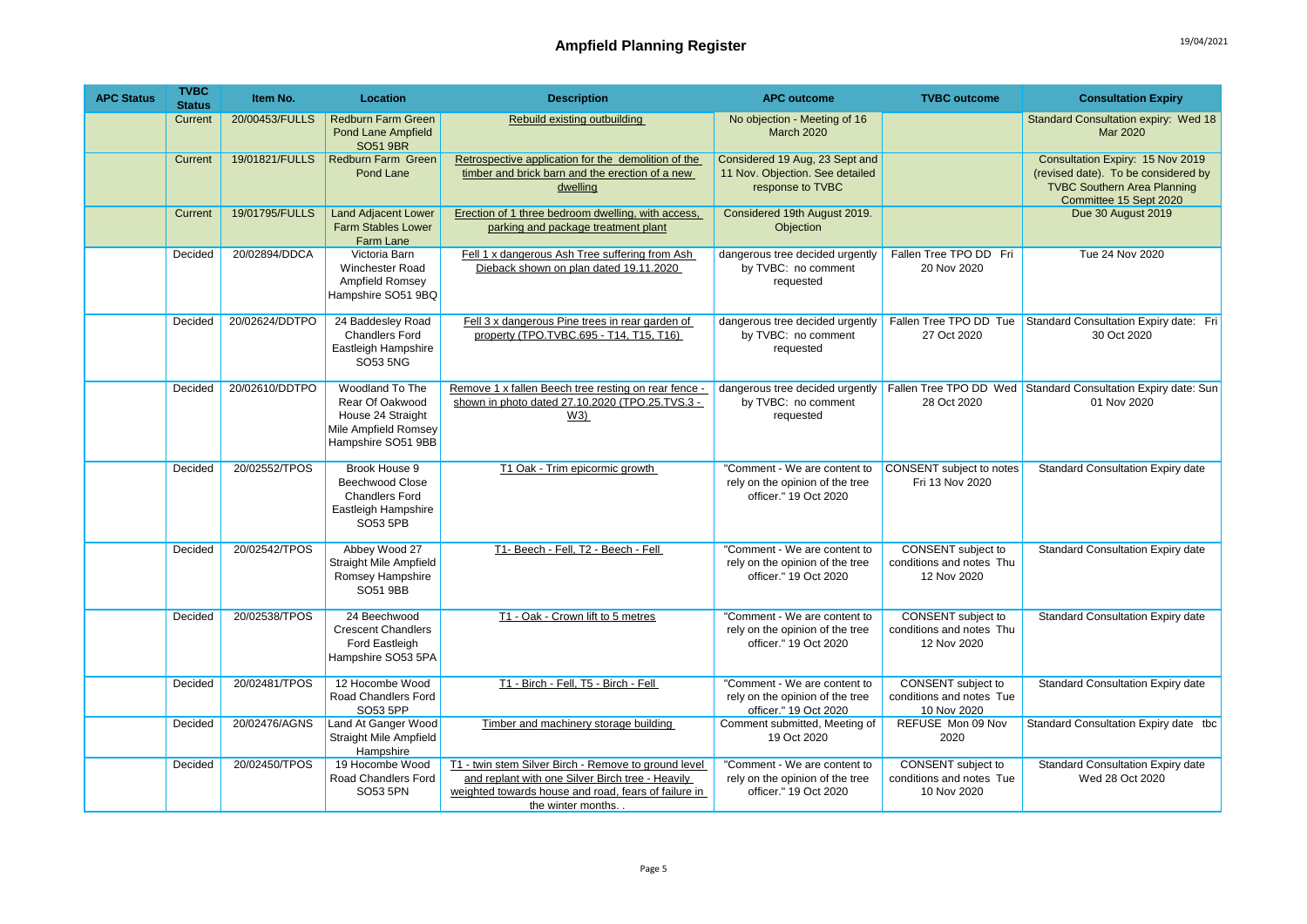| <b>APC Status</b> | <b>TVBC</b><br><b>Status</b> | Item No.       | Location                                                                                                          | <b>Description</b>                                                                                                                                                                                                                                                                                                                                                                                                                                                                            | <b>APC outcome</b>                                                                        | <b>TVBC</b> outcome                                                  | <b>Consultation Expiry</b>                                  |
|-------------------|------------------------------|----------------|-------------------------------------------------------------------------------------------------------------------|-----------------------------------------------------------------------------------------------------------------------------------------------------------------------------------------------------------------------------------------------------------------------------------------------------------------------------------------------------------------------------------------------------------------------------------------------------------------------------------------------|-------------------------------------------------------------------------------------------|----------------------------------------------------------------------|-------------------------------------------------------------|
|                   | Decided                      | 20/02380/TPOS  | 60 King Edward<br>Mobile Home Park<br><b>Baddesley Road</b><br><b>Flexford North</b><br>Baddesley SO52 9JU        | T1 Ash - Has Ash - dieback disease - fell T2 Ash - Has<br>Ash dieback disease - fell                                                                                                                                                                                                                                                                                                                                                                                                          | "Comment - We are content to<br>rely on the opinion of the tree<br>officer." 19 Oct 2020  | CONSENT subject to<br>conditions and notes Tue<br>10 Nov 2020        | Standard Consultation Expiry date Fri<br>23 Oct 2020        |
|                   | Decided                      | 20/02373/TPOS  | St James Park<br><b>Baddesley Road</b><br><b>Flexford North</b><br>Baddesley<br>Southampton<br>Hampshire SO52 9BJ | Tree works as per submitted schedule                                                                                                                                                                                                                                                                                                                                                                                                                                                          | "Comment - We are content to<br>rely on the opinion of the tree<br>officer." 19 Oct 2020  | <b>CONSENT</b> subject to<br>conditions and notes Mon<br>09 Nov 2020 | <b>Standard Consultation Expiry date</b><br>Thu 22 Oct 2020 |
|                   | Decided                      | 20/02312/VARS  | Kingfisher House<br>Knapp Lane Ampfield<br>SO51 9BT                                                               | Vary condition 2 of 20/00093/FULLS &<br>20/00094/LBWS (Erection of single-storey rear<br>extension to provide extended living accommodation;<br>change roof type of existing single-storey rear<br>extension to match proposed extension and provision<br>of vaulted roof over proposed Kitchen/Dining Room<br>(Amended scheme)) to allow replacement of approved<br>elevations and floor plans, BS01 SK04 (revision N)<br>with amended elevations and floor plans, BS01_SK04<br>(revision R) | Comment: "no objection",<br>Meeting 19 Oct 2020                                           | PERMISSION subject to<br>conditions & notes Mon 16<br>Nov 2020       | Standard Consultation Expiry date Tue<br>20 Oct 2020        |
|                   | Decided                      | 20/02270/TPOS  | 24 Baddesley Road<br>Chandlers Ford SO53<br>5NG                                                                   | (T2) Beech - Crown lift up to 4m, Crown reduce over<br>the garden of No 24 by up to 1.15m; (T16) Pine -<br>Remove one low split limb and small limb below; T15 &<br>T14 - Pine dead wood only; (G2) Oak - Fell                                                                                                                                                                                                                                                                                | "Comment - We are content to<br>rely on the opinion of the tree<br>officer." 12 Oct 2020  | CONSENT subject to<br>conditions and notes Mon<br>19 Oct 2020        | Standard Consultation Expiry date Tue<br>13 Oct 2020        |
|                   | Decided                      | 20/02260/CLPS  | Knottsberry Wood<br><b>Straight Mile Ampfield</b><br>Romsey Hampshire<br>SO51 9BA                                 | Certificate of lawful proposed development - Garage<br>conversion                                                                                                                                                                                                                                                                                                                                                                                                                             | "No objection", 12 October 2020                                                           | <b>ISSUE CERTIFICATE:</b><br>Thu 05 Nov 2020                         | Standard Consultation Expiry date Thu<br>15 Oct 2020        |
|                   | Decided                      | 20/02233/DDTPO | 48 Baddesley Road<br><b>Chandlers Ford</b><br>Eastleigh Hampshire<br><b>SO53 5NH</b>                              | Fell 2 x dangerous Ash suffering from Ash Dieback<br>(TPO.TVBC.696 - T45 and T47)                                                                                                                                                                                                                                                                                                                                                                                                             | dangerous tree decided urgently<br>by TVBC: no comment<br>requested                       | Fell Dangerous TPO Tree<br>DD, Fri 18 Sep 2020                       | Consultation dates not available                            |
|                   | Decided                      | 20/02205/TPOS  | Redwood Hook<br><b>Crescent Ampfield</b><br>Romsey Hampshire<br>SO51 9DE                                          | · Fell 1 x Eucalyptus                                                                                                                                                                                                                                                                                                                                                                                                                                                                         | "Comment - We are content to<br>rely on the opinion of the tree<br>officer." 21 Sept 2020 | CONSENT subject to<br>conditions and notes Mon<br>19 Oct 2020        | Consultation dates not available                            |
|                   | Decided                      | 20/02194/TREES | <b>Birch House Knapp</b><br>Lane Ampfield SO51<br>9BT                                                             | T1 Silver Birch- Fell, T2 Maple- Reduce back to old<br>reduction points rolling consent to repeat in 5-10 years,<br>T3 Oak- Crown raise to 2.5m, removing secondary and<br>tertiary branches only                                                                                                                                                                                                                                                                                             | "Comment - We are content to<br>rely on the opinion of the tree<br>officer." 21 Sept 2020 | NO OBJECTION refer to<br>informatives Fri 16 Oct<br>2020             | Consultation dates not available                            |
|                   | Decided                      | 20/02172/FULLS | Lower Farm, Stables<br>Lower Farm Lane<br>Ampfield SO51 9DP                                                       | Erection of hay barn (Amended design)                                                                                                                                                                                                                                                                                                                                                                                                                                                         | "Comment" (re. height compared<br>to previous application) 21 Sept<br>2020                | PERMISSION subject to<br>conditions & notes; Tue 27<br>Oct 2020      | Consultation dates not available                            |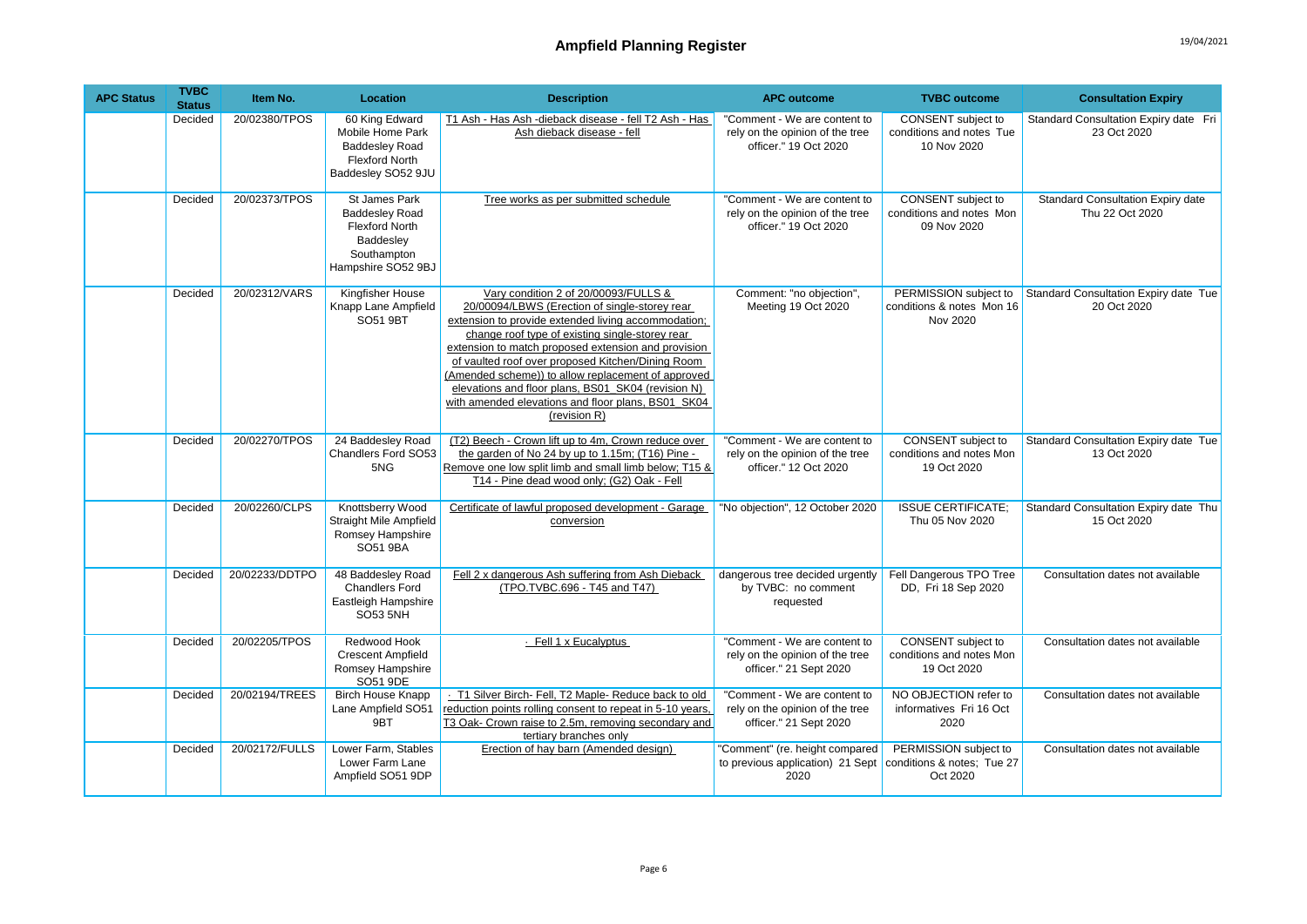## Ampfield Planning Register **19/04/2021**

| <b>APC Status</b> | <b>TVBC</b><br><b>Status</b> | Item No.       | <b>Location</b>                                                                                                                       | <b>Description</b>                                                                                                                                                                  | <b>APC outcome</b>                                                                                            | <b>TVBC</b> outcome                                                   | <b>Consultation Expiry</b>                                                                                         |
|-------------------|------------------------------|----------------|---------------------------------------------------------------------------------------------------------------------------------------|-------------------------------------------------------------------------------------------------------------------------------------------------------------------------------------|---------------------------------------------------------------------------------------------------------------|-----------------------------------------------------------------------|--------------------------------------------------------------------------------------------------------------------|
|                   | Decided                      | 20/02159/CLPS  | <b>Cambalt Potters</b><br>Heron Lane Ampfield<br>SO51 9BW                                                                             | Application for a lawful development certificate for a<br>proposed use of land for stationing a mobile home<br>granny annexe for use ancillary to the main dwelling                 | "Comment" (re. the Planning<br>Statement) 21 Sept 2020                                                        | <b>ISSUE CERTIFICATE Wed</b><br>28 Oct 2020                           | Standard Consultation Expiry: Fri 02<br>Oct 2020                                                                   |
|                   | Decided                      | 20/02148/TPOS  | 10 Hook Water Road<br>Chandlers Ford SO53<br>5PR                                                                                      | Oak Tree (T1) - Reduce branches by up to 5 metres<br>crown lift overhanging road and neighbours drive                                                                               | "Comment - We are content to<br>rely on the opinion of the tree<br>officer." 21 Sept 2020                     | CONSENT subject to<br>conditions and notes, Fri<br>02 Oct 2020        | <b>Standard Consultation Expiry Date</b><br>Wed 30 Sep 2020                                                        |
|                   | Decided                      | 20/02116/CLAS  | <b>Churchfield House</b><br>Knapp Lane Ampfield<br>Romsey Hampshire<br><b>SO51 9BT</b>                                                | Confirmation of compliance with S106 financial<br>contributions - Agreement dated 31 July 2013 -<br>13/01289/FULLS                                                                  | n/a                                                                                                           | RESPONSE ISSUED, Thu<br>24 Sep 2020                                   | Consultation dates not available                                                                                   |
|                   | Decided                      | 20/02080/ADVS  | Former North Hill<br>Sawmill Yard<br><b>Baddesley Road</b><br><b>Flexford North</b><br>Baddesley<br>Southampton<br>Hampshire SO52 9BH | Display of hoarding advertisement during construction<br>period                                                                                                                     | "No Objection", 21 Sept 2020                                                                                  | <b>CONSENT</b> subject to<br>conditions and notes Mon<br>19 Oct 2020  | Consultation dates not available                                                                                   |
|                   | Decided                      | 20/02072/TPOS  | Evergreens, Hook<br>Crescent, Ampfield,<br>AMPFIELD                                                                                   | T1 - Oak - Remove x2 lower branches as shown on<br>diagram                                                                                                                          | Comment: "We are content to<br>rely on the opinion of the tree<br>officer" decided at Meeting 07<br>Sept 2020 | <b>CONSENT</b> subject to<br>conditions and notes Mon<br>19 Oct 2020  | Standard Consutlation Expiry, Thu 24<br>Sep 2020                                                                   |
|                   | Decided                      | 20/02070/DDCA  | Chapel Wood<br>Ampfield Romsev                                                                                                        | T1 - remove dangerous branch, T2 - Fell and T3 -<br>remove dangerous branch                                                                                                         | Not applicable                                                                                                | Fell Dangerous CA Tree<br>DD, Wed 02 Sep 2020                         | Work to dangerous tree, decided<br>urgently by TVBC                                                                |
|                   | Decided                      | 20/02046/FULLS | <b>Woodcote Pound</b><br>Lane Ampfield<br>Romsey Hampshire<br>SO51 9BP                                                                | Extensions and adaptations to re-configure and extend<br>the existing ground floor/living accommodation and<br>provide additional bedrooms                                          | "Objection", 21 Sept 2020                                                                                     | REFUSE Fri 13 Nov 2020                                                | Lodged after publication of agenda for<br>Meeting of 07 Sept 2020. Standard<br>Consultation Expiry Thu 24 Sep 2020 |
|                   | Decided                      | 20/02011/TPOS  | Heatherbank 1<br><b>Beechwood Close</b><br><b>Chandlers Ford</b><br>Eastleigh Hampshire<br>SO53 5PB                                   | T59 - Gledisia - Remove low hanging branch                                                                                                                                          | Comment: "No Objection"<br>decided at Meeting 07 Sept 2020                                                    | <b>CONSENT</b> subject to<br>conditions and notes, Fri<br>02 Oct 2020 | Standard Consultation Expiry, Mon 14<br>Sept 2020                                                                  |
|                   | Decided                      | 20/01995/FULLS | 35 Straight Mile<br>Ampfield Romsey<br>Hampshire SO51 9BB                                                                             | Two storey rear extension to provide lounge with<br>bedroom and ensuite above, first floor extensions and<br>moving of dormer windows to enable reconfiguration of<br>accommodation | Comment: "No Objection"<br>decided at Meeting 07 Sept 2020                                                    | PERMISSION subject to<br>conditions & notes, Mon 05<br>Oct 2020       | Standard Consultation Expiry, Mon 14<br>Sep 2020                                                                   |
|                   | Decided                      | 20/01976/FULLS | Sleepy Hollow Farm<br>Ampfield Hill Ampfield<br>Hampshire SO51 9BE                                                                    | The erection of a livestock building incorporating a<br>shed for calving equipment, medicine and feed                                                                               | Comment: "No Objection"<br>decided at Meeting 07 Sept 2020                                                    | PERMISSION subject to<br>conditions & notes Mon 19<br>Oct 2020        | Standard Consultation Expiry, Wed 16<br>Sep 2020                                                                   |
|                   | Decided                      | 20/01811/TREES | Linden Cottage,<br>Green Pond Lane,<br>Ampfield                                                                                       | T1 - Linden Tree - Reduce canopy by up to 35%                                                                                                                                       | Comment: "We are content to<br>rely on the opinion of the tree<br>officer" decided at Meeting 07<br>Sept 2020 | NO OBJECTION refer to<br>informatives Mon 19 Oct<br>2020              | Lodged after publication of agenda for<br>Meeting of 07 Sept 2020. Standard<br>Consultation expiry: 24 Sept 2020   |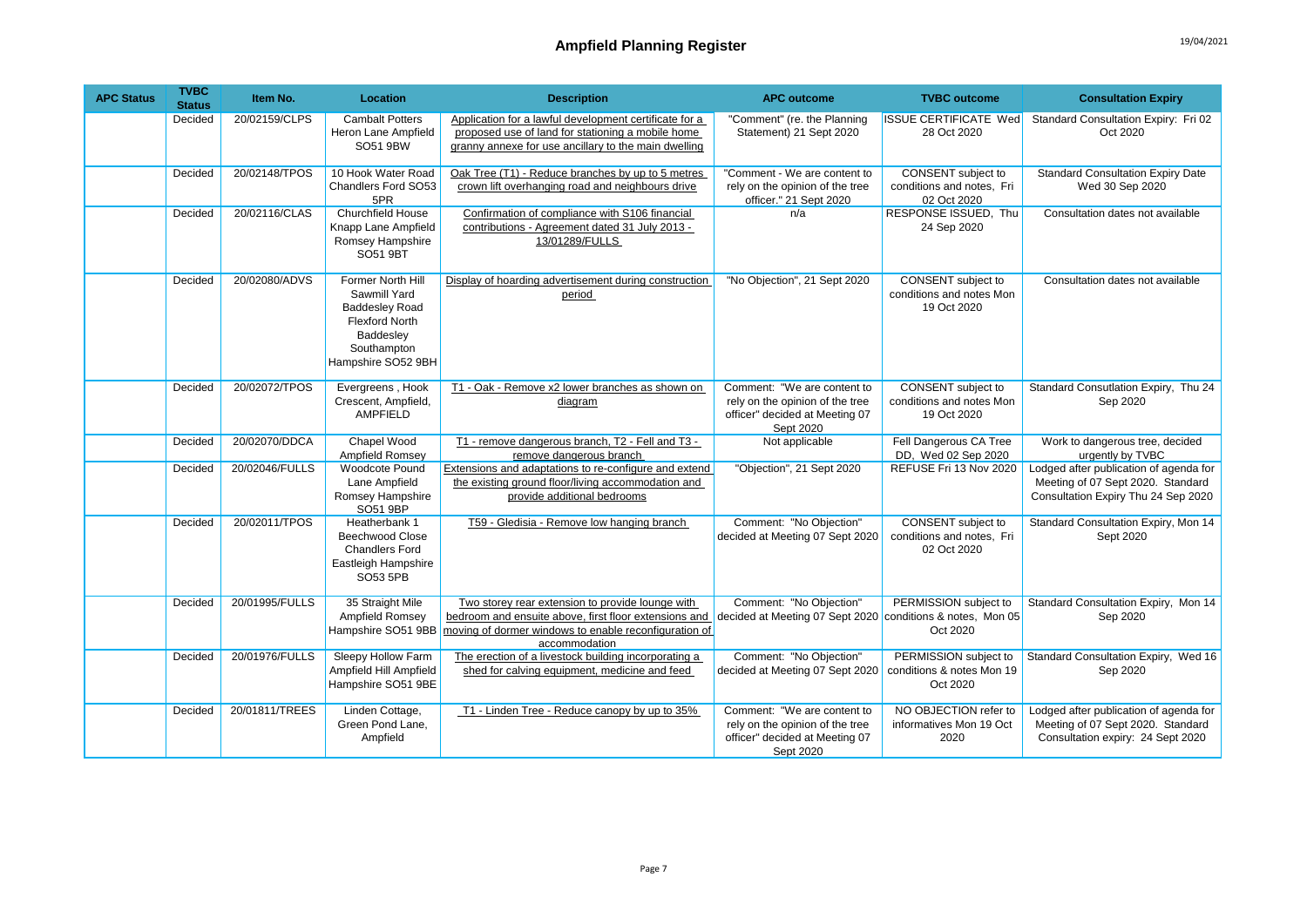| <b>APC Status</b> | <b>TVBC</b><br><b>Status</b> | Item No.       | Location                                                                           | <b>Description</b>                                                                                                                                                                                                                                                                                                                                                       | <b>APC outcome</b>                                                                                                                                                                                                                  | <b>TVBC</b> outcome                                                   | <b>Consultation Expiry</b>                                     |
|-------------------|------------------------------|----------------|------------------------------------------------------------------------------------|--------------------------------------------------------------------------------------------------------------------------------------------------------------------------------------------------------------------------------------------------------------------------------------------------------------------------------------------------------------------------|-------------------------------------------------------------------------------------------------------------------------------------------------------------------------------------------------------------------------------------|-----------------------------------------------------------------------|----------------------------------------------------------------|
|                   | Decided                      | 20/00794/TPOS  | 31A Beechwood<br><b>Crescent Chandlers</b><br>Ford SO53 5PE                        | T1 Norway Spruce - Remove tree to reduce shading &<br>needle drop                                                                                                                                                                                                                                                                                                        | "We are content to rely on the<br>opinion of the tree officer."<br>Due to restrictions of the COVID-<br>19 lockdown, this comment was<br>decided by a majority of<br>Members of the Council in an<br>online discussion. 21 Apr 2020 | Consent/Permission Not<br>Required Fri 16 Oct 2020                    | Standard Consultation expiry: Thu 30<br>Apr 2020               |
|                   | Decided                      | 20/01814/AGNS  | Sleepy Hollow Farm<br>Ampfield Hill Ampfield<br>Romsey Hampshire<br>SO51 9BD       | Agricultural notification to import chalk and recycled<br>soil (15%/85%); the native top soil will be pulled back<br>and 200mm placed across the area of the field, the<br>native soil will then be put back over the top, the<br>ground will then be cultivated and seeded with a rye<br>grass/clover mix                                                               | Comment: query the effect of<br>the proposal on drainage and<br>flooding; and on ecology                                                                                                                                            | PRIOR APPROVAL<br>REQUIRED, Fri 28 Aug<br>2020                        | Expiry date not available                                      |
|                   | Decided                      | 20/01724/TREES | Winghams Barn<br>Cottage Winghams<br>Lane Ampfield<br>Romsey Hampshire<br>SO51 9BE | T1 - Goat Willow - Pollard to 2 metres, T2 - Elm - Fell,<br>T3 - Ash - Fell, T4 - Plum - Fell                                                                                                                                                                                                                                                                            | Comment: "we are content to rely<br>on the opinion of the tree officer".<br>Meeting of 10 Aug 2020                                                                                                                                  | NO OBJECTION refer to<br>informatives, Thu 01 Oct<br>2020             | Standard Consultation Expiry, Fri 14<br>Aug 2020               |
|                   | Decided                      | 20/01716/TREES | <b>Bishops Cottage</b><br>Winghams Lane<br>Ampfield SO51 9BE                       | Ash (T1) - Fell sections to ground level Oak (T2) -<br>Reduce to previous reduction points Sycamore (T3) -<br>Reduce to previous reduction points Oak (T4) -<br>Remove dead wood Oak (T5) - Cut back to boundary<br>Ash (T6) - Fell in sections to ground level Cherry (T7) -<br>Reduce to previous reduction points Beech (G1) -<br>Reduce to previous reduction points | Comment: "we are content to rely<br>on the opinion of the tree officer".<br>Meeting of 10 Aug 2020                                                                                                                                  | NO OBJECTION refer to<br>informatives, Thu 17 Sep<br>2020             | Standard Consultation Expiry, Fri 14<br>Aug 2020               |
|                   | Decided                      | 20/01711/TPOS  | 21 Hook Water Road<br>Chandlers Ford SO53<br>5PQ                                   | T1- Twin stem Birch - Reduce in height by 3m and<br>reshape to balance, T2 - Birch - Reduce in height by<br>3m and reshape to balance, T3 - Oak - Crown raise to<br>5m over garden of number 19                                                                                                                                                                          | Comment: "we are content to rely<br>on the opinion of the tree officer",<br>Meeting of 10 Aug 2020                                                                                                                                  | CONSENT subject to<br>conditions and notes, Tue<br>29 Sep 2020        | Standard Consultation Expiry, Fri 14<br>Aug 2020               |
|                   | Decided                      | 20/01703/TPOS  | 21 Hocombe Wood<br>Road Chandlers Ford<br>SO53 5PN                                 | T1 - Oak - Reduce garden side by 1 metre, crown thin Comment: "we are content to rely<br>by 20% (tree to remain the same height), G1 - Silver<br>Birch - Reduce all by 2-3 metres, T2 - Yew - Crown<br>raise to height of shed, T3 - Silver Birch - Crown raise<br>by 1 metre and crown reduce by up to 2 metres                                                         | on the opinion of the tree officer",<br>Meeting of 10 Aug 2020                                                                                                                                                                      | CONSENT subject to<br>conditions and notes. Tue<br>29 Sep 2020        | Standard Consultation Expiry, Thu 13<br>Aug 2020               |
|                   | Decided                      | 20/01664/FULLS | <b>Thirlestane Straight</b><br>Mile Ampfield SO51<br>9BA                           | Two storey and single storey side extension with<br>balcony and porch extension to front to form extended<br>living accommodation, additional master bedroom and<br>ensuite (Amended scheme)                                                                                                                                                                             | Comment: "No objection",<br>Meeting 10 Aug 2020                                                                                                                                                                                     | PERMISSION subject to<br>conditions & notes, Tue 15<br>Sep 2020       | Standard Consultation Expiry, Wed 12<br>Aug 2020               |
|                   | Decided                      | 20/01561/TPOS  | 2 Hook Water Close<br>Chandlers Ford SO53<br>5PS                                   | T1 - Sweet Chestnut - Crown reduction by up to 2<br>meters back to previous pruning points                                                                                                                                                                                                                                                                               | Comment: "we are content to rely<br>on the opinion of the tree officer", conditions and notes Fri 02<br>Meeting of 10 Aug 2020                                                                                                      | CONSENT subject to<br>Oct 2020                                        | Standard Consulation Expiry Fri 31 July<br>2020                |
|                   | Decided                      | 20/01496/TPOS  | 29 Hocombe Wood<br>Road Chandlers Ford<br>SO53 5PN                                 | T1 - Yew tree - Reduce the tree in height by 4ft and<br>reshape by upto 50mm                                                                                                                                                                                                                                                                                             | Comment: "we are content to rely<br><sub>on</sub><br>the opinion of the tree officer" -<br>Meeting of 08 July 2020                                                                                                                  | CONSENT subject to<br>conditions and notes, Fri<br>25 Sep 2020        | Standard Consultation Expiry, Mon 27<br><b>Jul 2020</b>        |
|                   | Decided                      | 20/01491/TPOS  | 346 Hursley Road<br><b>Chandlers Ford</b><br>Eastleigh Hampshire<br>SO53 5PL       | T1 - Bay - Reduce up to 3 metres in height and spread Comment: "we are content to rely                                                                                                                                                                                                                                                                                   | nn<br>the opinion of the tree officer" -<br>Meeting of 08 July 2020                                                                                                                                                                 | <b>CONSENT</b> subject to<br>conditions and notes, Fri<br>25 Sep 2020 | <b>Standard Consultation Expiry, Tue 28</b><br><b>Jul 2020</b> |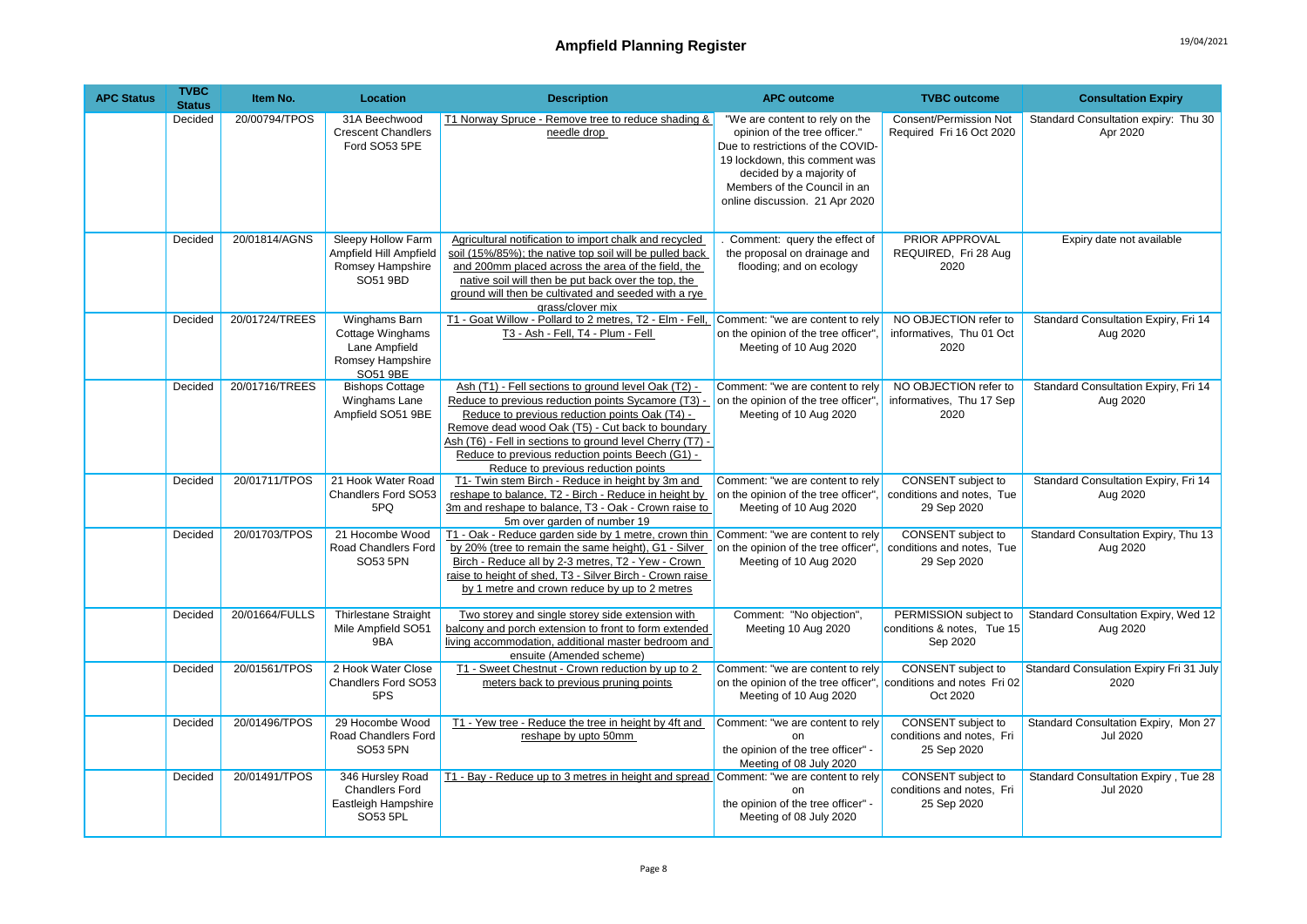| <b>APC Status</b> | <b>TVBC</b><br><b>Status</b> | Item No.       | Location                                                                                                 | <b>Description</b>                                                                                                                                                                                                                                                                                     | <b>APC outcome</b>                                                                                              | <b>TVBC</b> outcome                                             | <b>Consultation Expiry</b>                              |
|-------------------|------------------------------|----------------|----------------------------------------------------------------------------------------------------------|--------------------------------------------------------------------------------------------------------------------------------------------------------------------------------------------------------------------------------------------------------------------------------------------------------|-----------------------------------------------------------------------------------------------------------------|-----------------------------------------------------------------|---------------------------------------------------------|
|                   | Decided                      | 20/01283/FULLS | <b>Upper Ratlake</b><br>Farmhouse<br><b>Winchester Road</b><br>Ampfield SO21 2LD                         | Demolition of existing sun room and construction of<br>rear and front extension with associated internal<br>alterations                                                                                                                                                                                | Comment: "No objection"<br>Meeting of 08 July 2020                                                              | PERMISSION subject to<br>conditions & notes, Tue 06<br>Oct 2020 | Standard Consultation Expiry, Tue 14<br><b>Jul 2020</b> |
|                   | Decided                      | 20/01677/DDTPO | Land Adjacent Hook<br>Wood Woodlea Way<br>Ampfield Romsey<br>Hampshire SO51 9DA                          | Fell 2 dangerous trees (TPO.TVBC.0844 - A1)                                                                                                                                                                                                                                                            | Not considered - application<br>decided urgently by TVBC                                                        | Fell Dead TPO Tree DD,<br>Thu 23 Jul 2020                       |                                                         |
|                   | Decided                      | 20/01502/DDTPO | 35 Hocombe Wood<br>Road Chandlers Ford<br>Eastleigh Hampshire<br>SO53 5PN                                | Fell 1 x dead Silver Birch in rear garden of property<br>(TPO.TVBC.0687)                                                                                                                                                                                                                               | Not considered - application<br>decided urgently by TVBC                                                        | Fell Dead TPO Tree DD.<br>Thu 09 Jul 2020                       |                                                         |
|                   | Decided                      | 20/01412/VARS  | Monks Barn Knapp<br>Lane Ampfield SO51<br>9BT                                                            | Removal of Condition 4 (sample panel) - construction<br>of the wall has been completed and can be viewed in<br>its entirety on site and Variation of Condition 5 (brick<br>specification) - to use Michelmersh Ridings weathered<br>blend as specified brick no longer manufactured<br>(Retrospective) | Comment: "No objection"<br>Meeting of 08 July 2020                                                              | PERMISSION subject to<br>conditions & notes, Tue 25<br>Aug 2020 | Consultation dates not available                        |
|                   | Decided                      | 20/01393/FULLS | Land At Ganger<br>Wood Straight Mile<br>Ampfield Hampshire                                               | Formation of vehicular access and provision of gate                                                                                                                                                                                                                                                    | Comment: "Objection", Meeting<br>of 08 July 2020                                                                | <b>WITHDRAWN</b>                                                | Standard Consultation Expiry, Mon 20<br><b>Jul 2020</b> |
|                   | Decided                      | 20/01384/TPOS  | 18 Hocombe Wood<br>Road Chandlers Ford<br>SO53 5PP                                                       | T1 Birch - fell                                                                                                                                                                                                                                                                                        | Comment: "we are content to rely<br>$\Omega$<br>the opinion of the tree officer" -<br>Meeting of 08 July 2020   | CONSENT subject to<br>conditions and notes, Thu<br>23 Jul 2020  | Standard Consultation Expiry, Fri 17<br><b>Jul 2020</b> |
|                   | Decided                      | 20/01268/TPOS  | 42 Baddesley Road<br><b>Chandlers Ford SO53</b><br>5NH                                                   | Fell Douglas Fir (T31)                                                                                                                                                                                                                                                                                 | Comment "We are content to rely<br>on the opinion of the tree officer'<br>decided at Meeting on 15 June<br>2020 | CONSENT subject to<br>conditions and notes, Thu<br>30 Jul 2020  | Standard Consultation Expiry, Fri 03 Jul<br>2020        |
|                   | Decided                      | 20/01261/TPOS  | 18 Hocombe Wood<br>Road Chandlers Ford<br>Eastleigh Hampshire<br>SO53 5PP                                | T46 - Pine - Fell                                                                                                                                                                                                                                                                                      | Comment "We are content to rely<br>on the opinion of the tree officer"<br>decided at Meeting on 15 June<br>2020 | <b>REFUSED</b>                                                  | Standard Consultatio Expiry, Fri 26 Jun<br>2020         |
|                   | Decided                      | 20/01257/TPOS  | 7 Hocombe Wood<br>Road Chandlers Ford<br>Eastleigh Hampshire<br>SO53 5PN                                 | T1 - Beech - Crown raise to 4 metres and reduce lower Comment "We are content to rely<br>laterals by 1 metre                                                                                                                                                                                           | on the opinion of the tree officer"<br>decided at Meeting on 15 June<br>2020                                    | CONSENT subject to<br>conditions and notes, Mon<br>06 Jul 2020  | Standard Consutlation Expiry, Wed 01<br><b>Jul 2020</b> |
|                   | Decided                      | 20/01228/TPOS  | Redwood Hook<br><b>Crescent Ampfield</b><br>SO51 9DE                                                     | G1 - Group of 3 oak trees - Reduce by up to 2m<br>leaving natural shape T1 - Birch - Remove                                                                                                                                                                                                            | Comment "We are content to rely<br>on the opinion of the tree officer'<br>decided at Meeting on 15 June<br>2020 | CONSENT subject to<br>conditions and notes. Thu<br>02 Jul 2020  | Standard Consultation Expiry, Mon 29<br>Jun 2020        |
|                   | Decided                      | 20/01219/DDTPO | <b>Beech Hollow</b><br><b>Baddesley Road</b><br><b>Chandlers Ford</b><br>Eastleigh Hampshire<br>SO53 5NG | Fell 3 x dead Pine Trees (TPO.TVBC.695)                                                                                                                                                                                                                                                                | Not considered - application<br>decided urgently by TVBC                                                        | Fell Dead TPO Tree DD<br>Fri 05 Jun 2020                        |                                                         |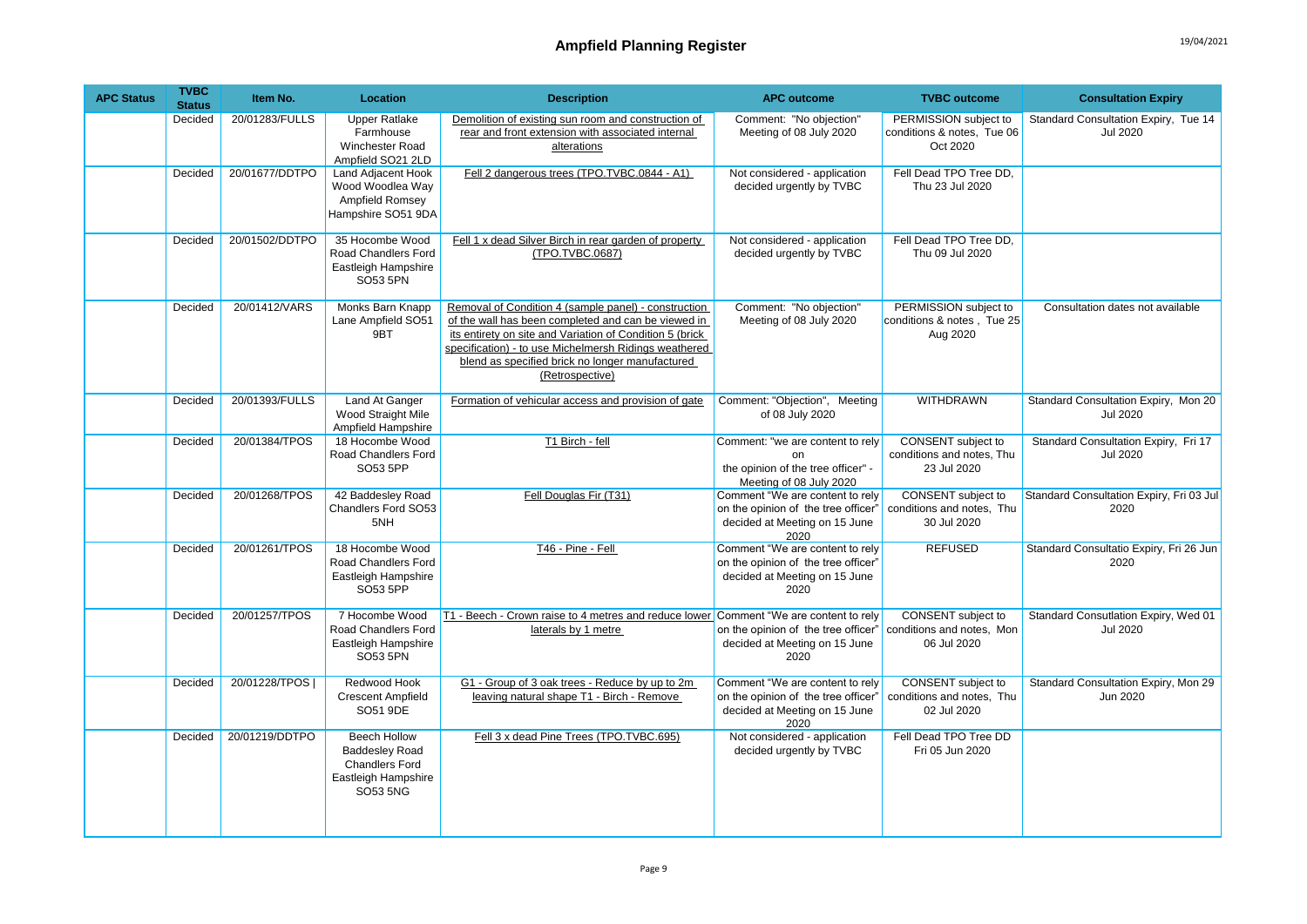## Ampfield Planning Register **19/04/2021**

| <b>APC Status</b> | <b>TVBC</b><br><b>Status</b> | Item No.       | Location                                                                                                     | <b>Description</b>                                                                                                                                                                                                                                                                                                                                                                                                                                                                                                                | <b>APC outcome</b>                                                                                              | <b>TVBC</b> outcome                                                   | <b>Consultation Expiry</b>                       |
|-------------------|------------------------------|----------------|--------------------------------------------------------------------------------------------------------------|-----------------------------------------------------------------------------------------------------------------------------------------------------------------------------------------------------------------------------------------------------------------------------------------------------------------------------------------------------------------------------------------------------------------------------------------------------------------------------------------------------------------------------------|-----------------------------------------------------------------------------------------------------------------|-----------------------------------------------------------------------|--------------------------------------------------|
|                   | Decided                      | 20/01206/TPOS  | 18 Hocombe Wood<br>Road Chandlers Ford<br>Eastleigh Hampshire<br>SO53 5PP                                    | T1 - Oak (In the rear garden of 18 Hocombe Wood<br>Road) - Crown raise over garden by up to 6m above<br>ground level by the specific removal of lowest lateral<br>branch back to main stem Reduce canopy growing<br>over garden of 17 Hookwater Road by up to 2m to<br>suitable growth points T2 - Sweet Chestnut (In the rear<br>garden of 18 Hocombe Wood Road) - Crown raise<br>over garden by up to 6m above ground level. Reduce<br>canopy growing over garden of 17 Hookwater Road by<br>up to 2m to suitable growth points | Comment "We are content to rely<br>on the opinion of the tree officer"<br>decided at Meeting on 15 June<br>2020 | CONSENT subject to<br>conditions and notes, Mon<br>27 Jul 2020        |                                                  |
|                   | Decided                      | 20/01195/TREES | Monks Barn Knapp<br>Lane Ampfield<br>Romsey Hampshire<br><b>SO51 9BT</b>                                     | Silver Birch - Remove secondary limb and reduce<br>canopy                                                                                                                                                                                                                                                                                                                                                                                                                                                                         | Comment "We are content to rely<br>on the opinion of the tree officer"<br>decided at Meeting on 15 June<br>2020 | NO OBJECTION, Fri 10<br><b>Jul 2020</b>                               | Standard consultation expiry: Thu 25<br>Jun 2020 |
|                   | Decided                      | 20/01168/TREES | Burwell (179A) Knapp<br>Lane Ampfield<br>Romsey Hampshire<br><b>SO51 9BT</b>                                 | T1,T2 Fir - Fell                                                                                                                                                                                                                                                                                                                                                                                                                                                                                                                  | Comment "We are content to rely<br>on the opinion of the tree officer'<br>decided at Meeting on 15 June<br>2020 | NO OBJECTION refer to<br>informatives. Tue 30 Jun<br>2020             | Standard consultation expiry: Tue 23<br>Jun 2020 |
|                   | Decided                      | 20/01148/TPOS  | 9 Hocombe Wood<br>Road Chandlers Ford<br>Eastleigh Hampshire<br>SO53 5PN                                     | T1 - Oak - Crown raise to 4 metres and crown clean                                                                                                                                                                                                                                                                                                                                                                                                                                                                                | Comment "We are content to rely<br>on the opinion of the tree officer"<br>decided at Meeting on 15 June<br>2020 | CONSENT subject to<br>conditions and notes, Fri<br>17 Jul 2020        | Standard consultation expiry: Mon 22<br>Jun 2020 |
|                   | Decided                      | 20/01146/TPOS  | 11 Hocombe Wood<br>Road Chandlers Ford<br>Eastleigh Hampshire<br>SO53 5PN                                    | T1 - Birch - Reduction of 1 metre all round including<br>crown raise to 5.2 metres, T2 - Oak - Crown raise to 4<br>metres and crown thin by removing epicormic growth<br>up to 20mm, T3 - Cedar - Crown raise to 4 metres                                                                                                                                                                                                                                                                                                         | Comment "We are content to rely<br>on the opinion of the tree officer"<br>decided at Meeting on 15 June<br>2020 | CONSENT subject to<br>conditions and notes, Thu<br>16 Jul 2020        | Standard consultation expiry: Mon 22<br>Jun 2020 |
|                   | Decided                      | 20/01127/DDTPO | Squirrels Hollow 21<br><b>Beechwood Crescent</b><br><b>Chandlers Ford</b><br>Eastleigh Hampshire<br>SO53 5PE | Fell 1 x dangerous tree in the rear garden of the<br>property (TPO.TVBC.693)                                                                                                                                                                                                                                                                                                                                                                                                                                                      | Not considered - application<br>decided urgently by TVBC                                                        | Fell Dead TPO Tree DD<br>Fri 29 May 2020                              |                                                  |
|                   | Decided                      | 20/01125/TPOS  | Parkwood 31 Straight<br>Mile Ampfield SO51<br>9BB                                                            | T1 Beech Tree - Reduce Beech by 2.5m all over                                                                                                                                                                                                                                                                                                                                                                                                                                                                                     | Comment "We are content to rely<br>on the opinion of the tree officer"<br>decided at Meeting on 15 June<br>2020 | <b>CONSENT</b> subject to<br>conditions and notes, Thu<br>16 Jul 2020 | Standard consultation expiry: Fri 19<br>Jun 2020 |
|                   | Decided                      | 20/01080/TPOS  | 5 Hook Water Close<br>Chandlers Ford SO53<br>5PS                                                             | Oak (G6) - Crown lift requested consisting of one<br>branch removal (to right of tree) and two small<br>branches to the left. Dead wooding to mitigate falling<br>minor branches.                                                                                                                                                                                                                                                                                                                                                 | Comment "We are content to rely<br>on the opinion of the tree officer"<br>decided at Meeting on 15 June<br>2020 | CONSENT subject to<br>conditions and notes, Fri<br>17 Jul 2020        | Standard consultation expiry: Tue 16<br>Jun 2020 |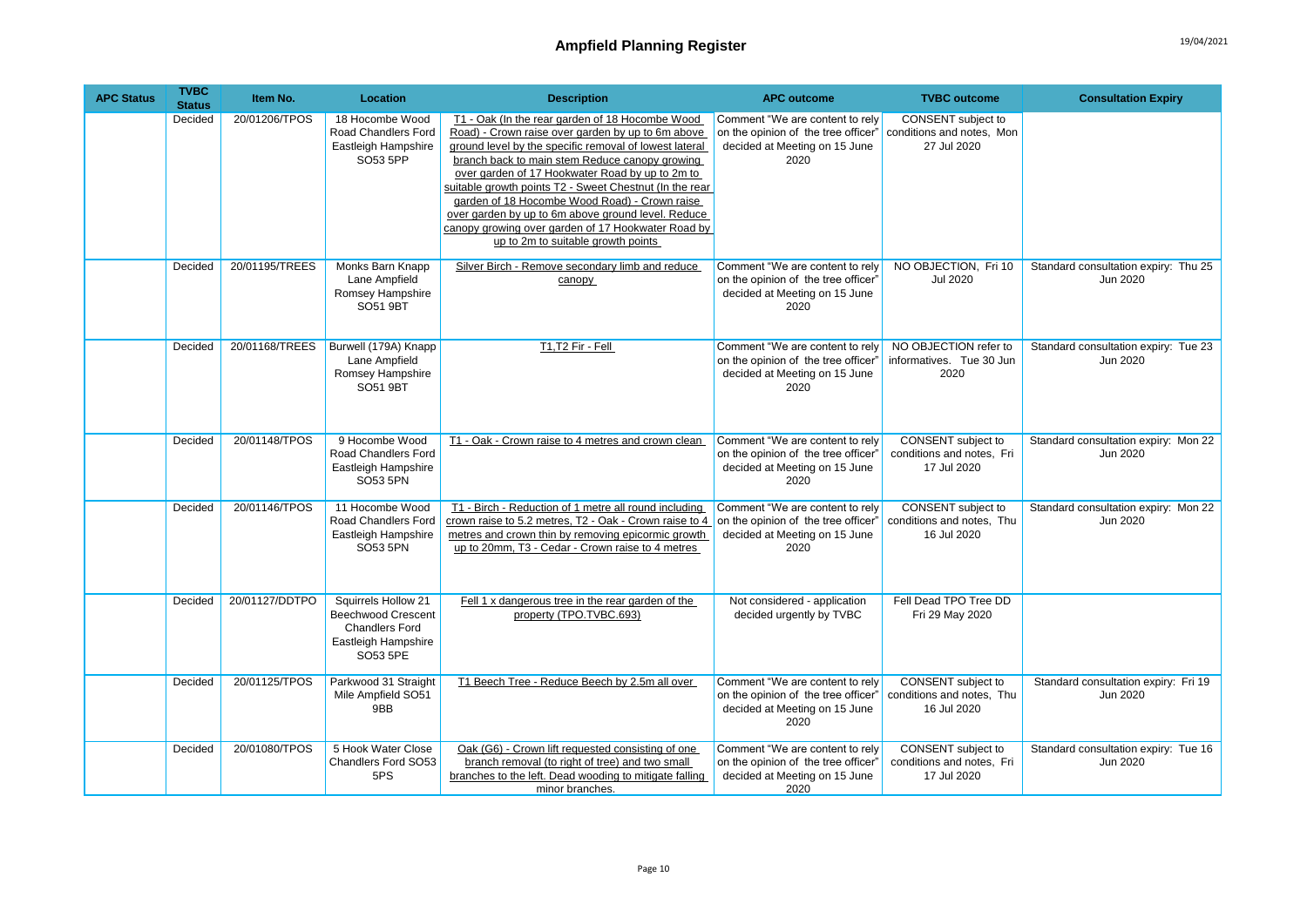| <b>APC Status</b> | <b>TVBC</b><br><b>Status</b> | Item No.       | Location                                                                                                   | <b>Description</b>                                                                                                                                                                                  | <b>APC outcome</b>                                                                                                                                                                                                                  | <b>TVBC</b> outcome                                                  | <b>Consultation Expiry</b>                                            |
|-------------------|------------------------------|----------------|------------------------------------------------------------------------------------------------------------|-----------------------------------------------------------------------------------------------------------------------------------------------------------------------------------------------------|-------------------------------------------------------------------------------------------------------------------------------------------------------------------------------------------------------------------------------------|----------------------------------------------------------------------|-----------------------------------------------------------------------|
|                   | Decided                      | 20/01038/TPOS  | Hook Wood Hook<br>Road Ampfield<br>Romsey Hampshire<br>SO51 9BY                                            | Fell 1 Beech Tree (1948) that borders and overhangs Comment "We are content to rely<br>Hazelwood                                                                                                    | on the opinion of the tree officer"<br>decided at Meeting on 15 June<br>2020                                                                                                                                                        | CONSENT subject to<br>conditions and notes, Thu<br>02 Jul 2020       | Standard consultation expiry: Tue 19<br>May 2020                      |
|                   | Decided                      | 20/01000/TPOS  | 23 Beechwood<br><b>Crescent Chandlers</b><br>Ford SO53 5PE                                                 | T1 - Pine - Fell                                                                                                                                                                                    | "We are content to rely on the<br>opinion of the tree officer."<br>18 May 2020                                                                                                                                                      |                                                                      | CONSENT subject to conditions and<br>notes. Tue 30 Jun 2020           |
|                   | Decided                      | 20/00992/TPOS  | <b>Tree Tops Jermyns</b><br>Lane Ampfield<br>Romsey Hampshire<br>SO51 0QA                                  | T1 - Beech - Crown lift (5m/6m), T2 - Group of Beech<br>Trees - Crown lift to 5 metres, T3 - Willow - Fell                                                                                          | "We are content to rely on the<br>opinion of the tree officer."<br>18 May 2020                                                                                                                                                      | <b>CONSENT</b> subject to<br>notes. Tue 30 Jun 2020                  |                                                                       |
|                   | Decided                      | 20/00967/TREES | 7 Green Pond Lane<br>Ampfield Romsey<br>Hampshire SO51 9BS                                                 | Fell oak tree growing immediately next to the property                                                                                                                                              | "We are content to rely on the<br>opinion of the tree officer."<br>18 May 2020                                                                                                                                                      | NO OBJECTION. Fri 19<br>Jun 2020                                     |                                                                       |
|                   | Decided                      | 20/00950/TPOS  | 14 Beechwood<br><b>Crescent Chandlers</b><br>Ford Eastleigh<br>Hampshire SO53 5PA                          | T1 Scots Pine - Remove bottom left-hand branch; T2<br>Scots Pine - Remove dead branches; T3 Scots Pine -<br>Remove bottom Left-hand branch and dead branches;<br>T4 - Remove crown; T5 Birch - Fell | "We are content to rely on the<br>opinion of the tree officer."<br>Due to restrictions of the COVID-<br>19 lockdown, this comment was<br>decided by a majority of<br>Members of the Council in an<br>online discussion. 12 May 2020 | Part Consent/Part Refusal:<br>Wed 10 Jun 2020                        |                                                                       |
|                   | Decided                      | 20/00898/TPOS  | 18 King Edward<br>Mobile Home Park<br><b>Baddesley Road</b><br><b>Flexford North</b><br>Baddesley SO52 9JU | T1 Macrocarpa - Fell due to excessive shading; T2<br>Cupressus Lawsoniana - Fell due to excessive<br>shading                                                                                        | "We are content to rely on the<br>opinion of the tree officer."<br>Due to restrictions of the COVID-<br>19 lockdown, this comment was<br>decided by a majority of<br>Members of the Council in an<br>online discussion. 12 May 2020 | <b>CONSENT</b> subject to<br>conditions and notes<br>Wed 20 May 2020 | Standard consultation expiry: 19 May<br>2020                          |
|                   | Decided                      | 20/00893/DDTPO | 42 Baddesley Road<br><b>Chandlers Ford</b><br>Eastleigh Hampshire<br><b>SO53 5NH</b>                       | Fell dangerous trees -1 x Conifer and 1 x Silver Birch<br>located in rear garden (TPO.TVBC.696)                                                                                                     | Not considered - application<br>decided urgently by TVBC                                                                                                                                                                            | Fell Dangerous TPO Tree<br>DD, Wed 29 Apr 2020                       |                                                                       |
|                   | Decided                      | 20/00886/DDTPO | The Little House<br>Ampfield Hill Ampfield<br>Romsey Hampshire<br>SO51 9BD                                 | Fell 2 x dead Ash and remove dead branches from 1 x<br>Oak shown on plan dated 27.04.2020 (TPO.25.TVS.3 -<br>W <sub>2</sub>                                                                         | Not considered - application<br>decided urgently by TVBC                                                                                                                                                                            | Fell Dead TPO Tree DD,<br>Tue 28 Apr 2020                            |                                                                       |
|                   | Decided                      | 20/00880/FULLS | Moorlands 3<br>Broadgate Farm Hook<br>Road Ampfield<br>Romsey Hampshire<br><b>SO51 9AU</b>                 | Addition of car port to the existing garage                                                                                                                                                         | "No Objection" 18 May 2020                                                                                                                                                                                                          | PERMISSION subject to<br>conditions & notes. Tue 23<br>Jun 2020      | Not yet available; not yet formally<br>notified to the parish council |